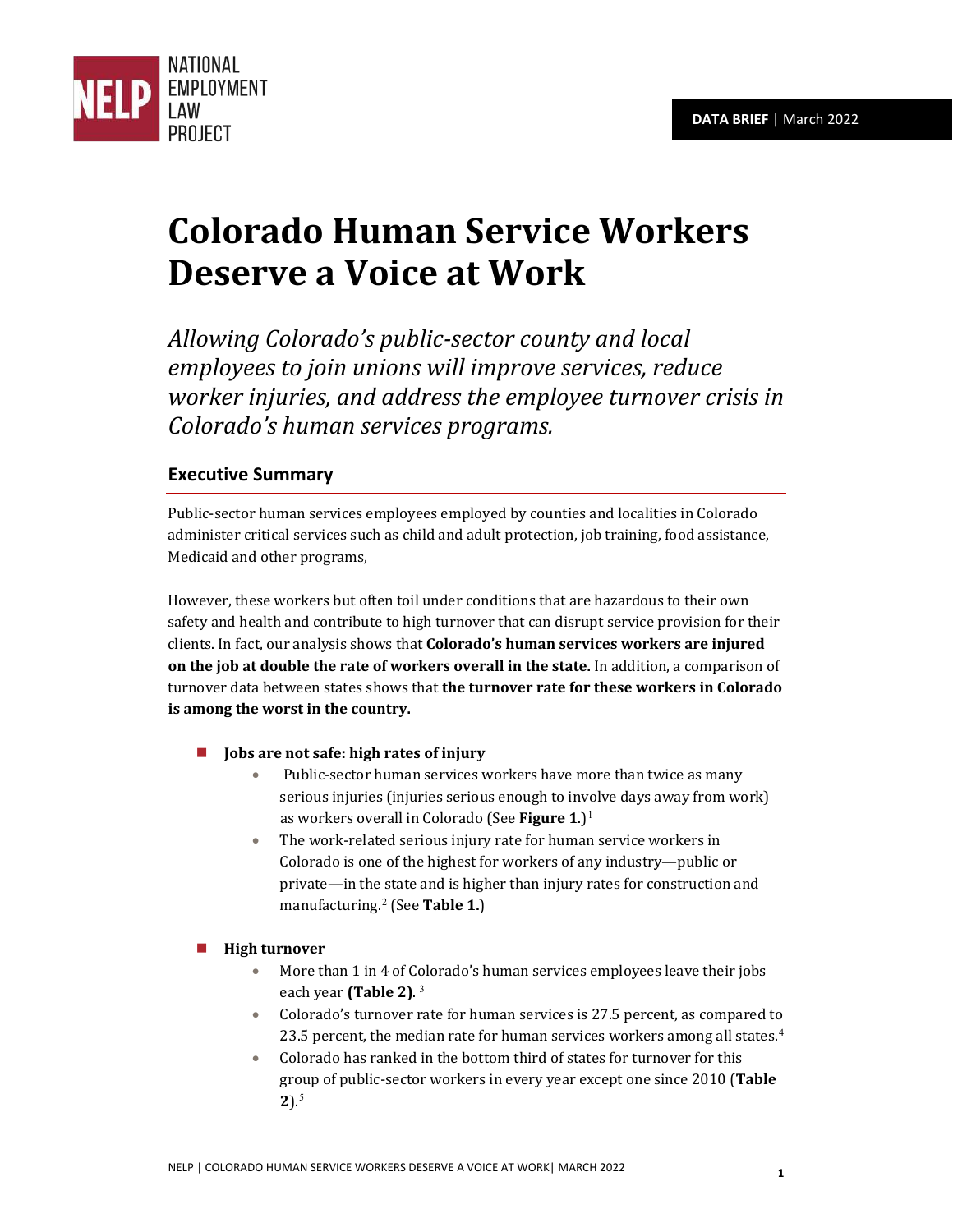• Most human services workers in Colorado are female (66.7 percent) and the turnover rate among female workers (27.5 percent) is about five percentage points higher than the rate among male workers (22.8 percent).<sup>[6](#page-6-5)</sup>

**Compounding these problems is the fact that many Colorado public-sector employees—unlike public employees in most U.S. states—lack the basic freedom to come together to negotiate about their workplace conditions through a union**. **In addition, unlike private sector workers, Colorado human service workers are not covered by the Occupational Safety and Health Administration (OSHA), and therefore have no OSHA protections regarding basic workplace safety and health standards making union representation even more important.** Without a meaningful avenue to speak up about poor and dangerous job conditions, many have no recourse but to leave their jobs—destabilizing services and driving up costs for counties and localities. Allowing these valued public servants to have democratic representation on the job will result in safer workplaces and greater job satisfaction and is crucial to ensuring a high quality of services for Coloradans who depend on them.

## **Human Services Employees Frequently Get Hurt on the Job.**

Coloradans working in human services often risk their own health and safety to help others. In particular, workers in the child welfare profession are particularly highly vulnerable to workplace-related violence.<sup>[7](#page-6-6)</sup>

An analysis of data from Colorado shows an alarmingly high rate of serious work-related injury for public-sector workers. The Colorado Division of Workers Compensation compiles reports of "lost-time claims" which reflect work-related injuries serious enough to require the worker to seek medical attention and miss days of work. These data show that human services workers in Colorado have more than twice as many serious injuries (involving days away from work) as workers overall in Colorado. In 2017, the latest year for which data are available, human services workers had a rate of 23.1 lost time claims per 1,000 employed as compared to a rate of 10.3 for all workers in all industries in Colorado (**Figure 1**).[8](#page-6-7)

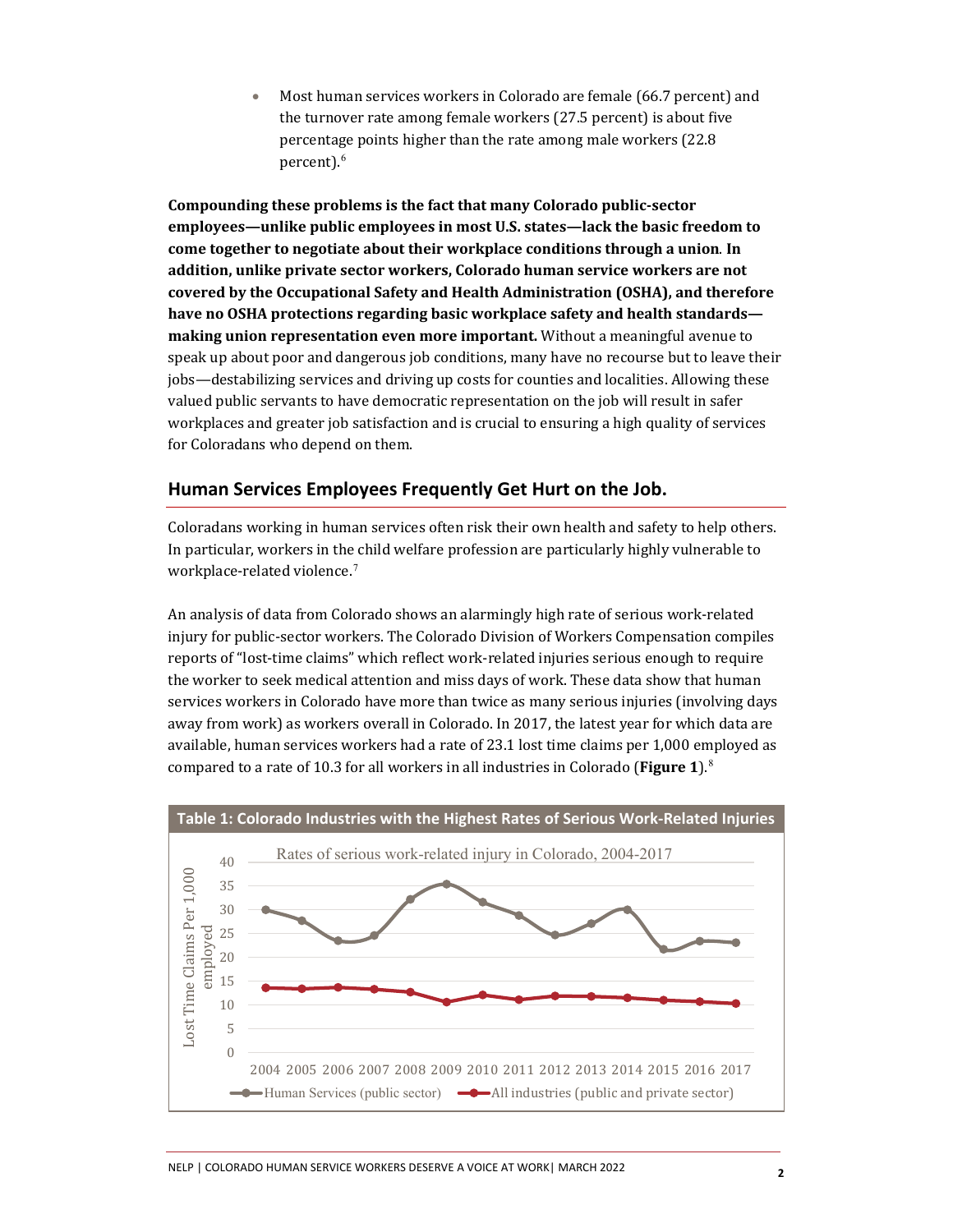Below, **Figure 1** ranks industries in Colorado by the number of lost-time claims per 1,000 employees, showing that the serious work-related injury rate for human services in Colorado is one of the highest for workers of any industry—public or private—in the state, and is higher than injury rates in industries such as construction, mining, manufacturing, and truck transportation. The rate of serious injury for human services workers (23.1) is second only to that of ground transport workers (27.3) and is 30 percent higher than that of mining (16) which is the industry ranked directly below it.<sup>[9](#page-6-8)</sup>



## **Unionization Reduces Job-Related Injuries.**

Research has also shown that a key factor in workplace safety is unionization and that when workers have unions, the rate and seriousness of injuries drops dramatically.<sup>[10](#page-6-9)</sup> The converse is true as well. One academic study found that a 1% decrease in unionization in states implementing anti-union public policies resulted in a 5% increase in occupational fatalities.<sup>[11](#page-6-10)</sup>

How do unions create safer workplaces? First, with union representation, workers can draw attention to dangerous conditions for themselves and for their clients without fear of retaliation or losing their job. Workers are best positioned to alert employers to potential safety hazards that could negatively impact quality of care, but if they fear losing their own livelihoods as a result these critical perspectives can be lost and everyone suffers.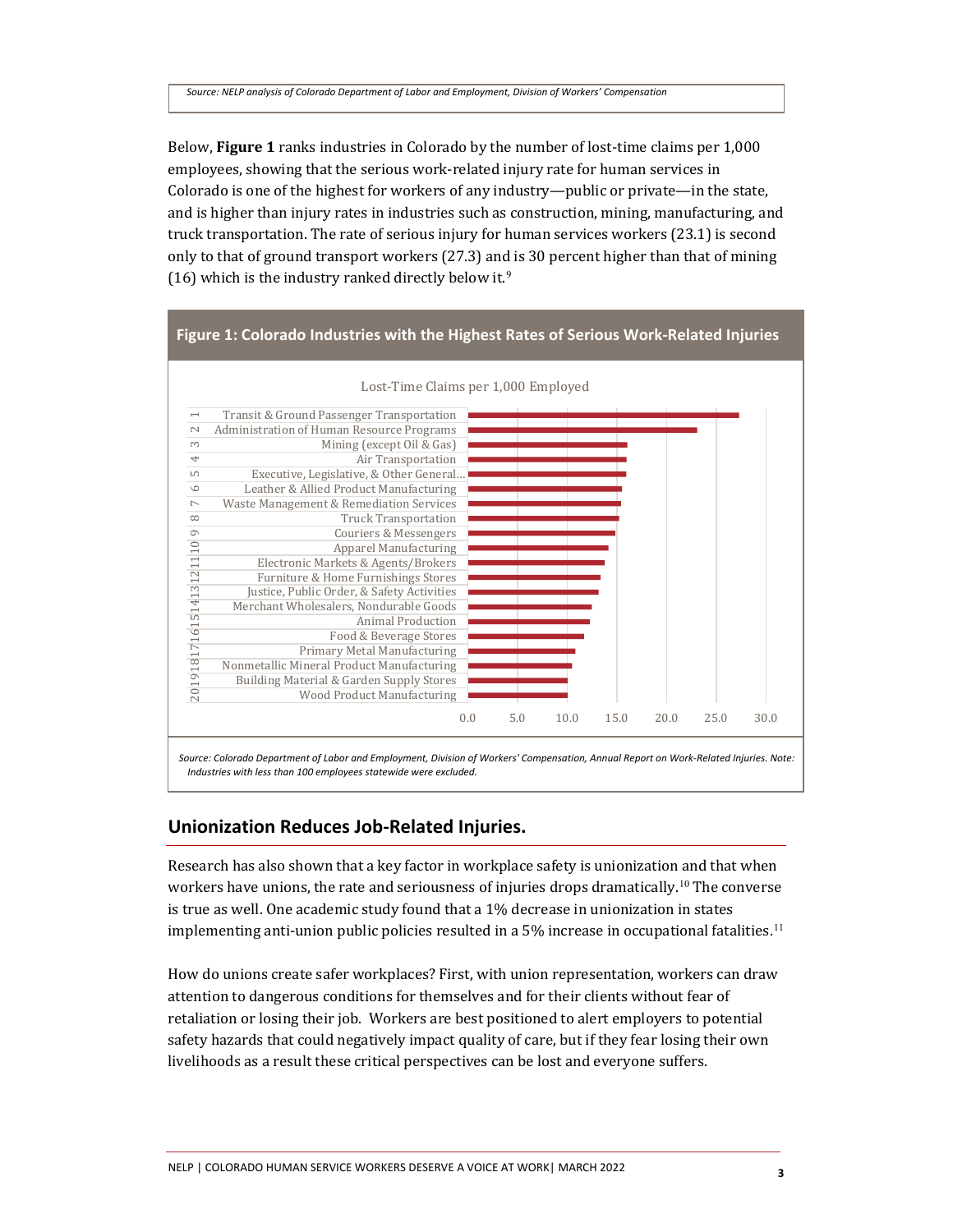Second, with collective bargaining, workers can join with their co-workers to effectively advocate for proper equipment, training and safety measures required by OSHA and recommended by NIOSH.<sup>[12](#page-6-11)</sup> Working together gives workers more resources, information and influence than they would have if they had to face the situation alone.

Third, research has demonstrated that when union workers have no need to fear retaliation for reporting safety issues or injuries, they are more likely to report not only injuries but socalled "near misses," situations in which workers were almost injured. This type of reporting can in turn lead to important changes in the workplace to reduce work hazards.<sup>[13](#page-6-12)</sup>

#### *No OSHA protections for public-sector workers in Colorado*

**Granting access to union representation for county and local workers is especially important in Colorado, where public-sector workers do not have OSHA protections and thus their workplaces are not subject to OSHA inspections. Colorado publicsector workers can't file a complaint for an OSHA inspection when they are facing serious dangers on the job. Further, Colorado public-sector workers cannot file complaints with OSHA if they have been retaliated against for raising safety concerns.[14](#page-6-13)** A union can be the voice through which workers raise safety issues to assure they are identified and corrected.

## **Human Services Employee Turnover in Colorado Surpasses That of Other States.**

| <b>Table 2. Employee Turnover Rates for Administration</b><br>of Human Resource Programs, Colorado |                              |                                |                             |
|----------------------------------------------------------------------------------------------------|------------------------------|--------------------------------|-----------------------------|
| Year                                                                                               | Average Annual<br>Employment | Annual<br><b>Turnover Rate</b> | Rank Among<br><b>States</b> |
| 2017                                                                                               | 7,570                        | 26.1%                          | 35                          |
| 2016                                                                                               | 7,464                        | 24.8%                          | 28                          |
| 2015                                                                                               | 7,384                        | 27.0%                          | 36                          |
| 2014                                                                                               | 7,509                        | 26.0%                          | 34                          |
| 2013                                                                                               | 7,470                        | 28.1%                          | 38                          |
| 2012                                                                                               | 7,448                        | 26.5%                          | 36                          |
| 2011                                                                                               | 7,376                        | 32.8%                          | 45                          |
| 2010                                                                                               | 7,883                        | 29.1%                          | 41                          |
| Source: NELP analysis of Quarterly Workforce Indicators (QWI) data from the Census<br>Bureau.      |                              |                                |                             |

With such hazardous work conditions, it may not come as a surprise that Colorado human services workers are leaving their jobs at high rates. At least one out of four public servants working in human services leaves their job each year, which represents a higher turnover rate than the national average for this group of workers. From 2010 to 2017, Colorado's turnover rate for human services was 27.5 percent, as compared to 23.5 percent, the median rate for human services workers among all states.<sup>[15](#page-6-14)</sup>

While turnover rates can fluctuate from year to year, Colorado's turnover rate has remained persistently elevated in comparison to other states for almost a decade. Colorado has ranked in the bottom third of states for turnover for this group of public-sector workers in every year except one since 2010 (**Table 2**).[16](#page-6-15)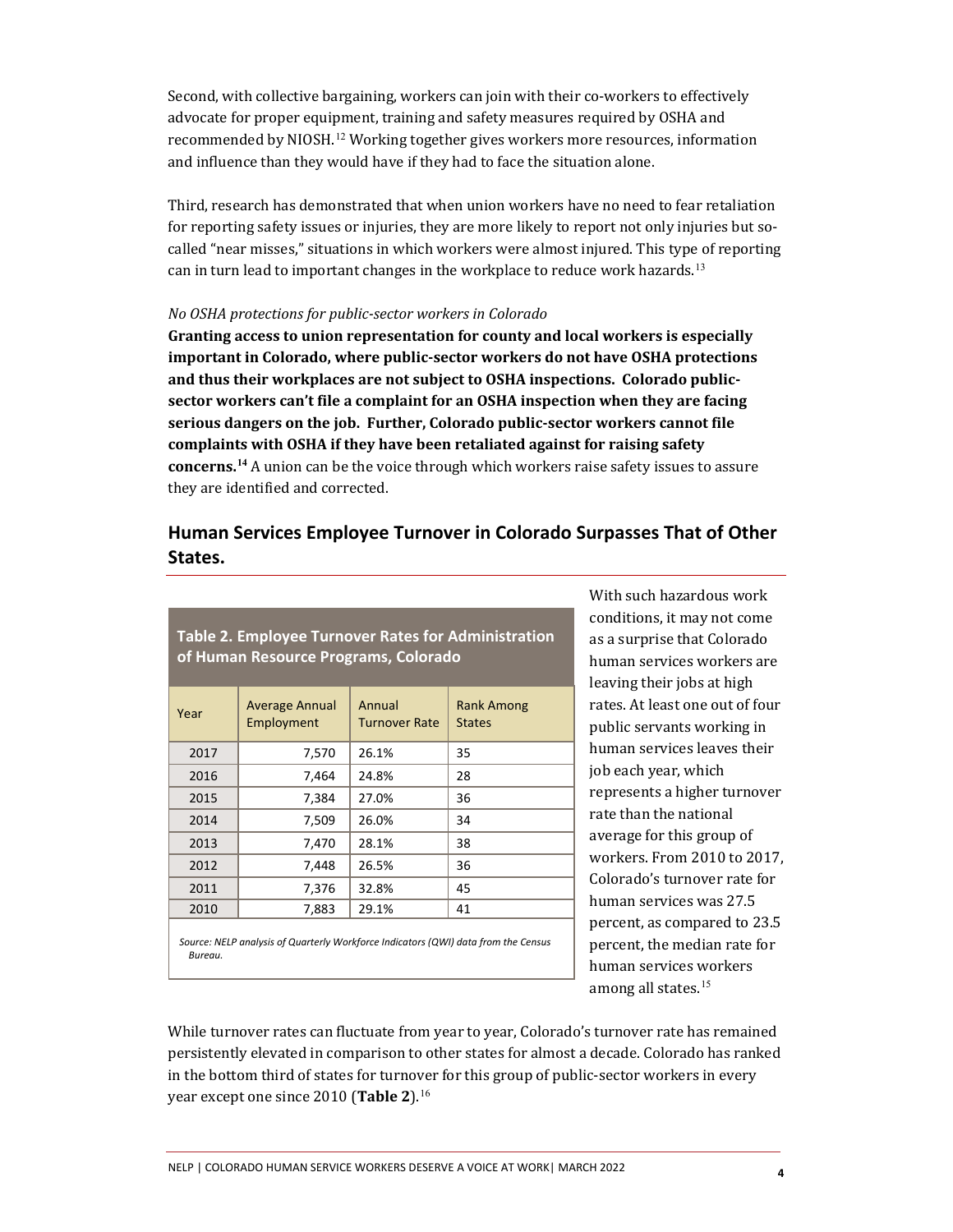The majority of human services workers in Colorado are female (66.7 percent) and the turnover rate for female workers (27.5 percent) is about five percentage points higher than that of male workers (22.8 percent), suggesting that female workers may have poorer job satisfaction possibly related to compensation or hazardous work conditions.

Turnover can be related to various factors including the age distribution of the workforce and local macroeconomic conditions. However, the particularly high rate for this group of workers in Colorado as compared to the rate for similar workers in other states suggests that poor job quality in Colorado plays a key role in workers' decisions to leave their jobs.

## **A Vicious Cycle: Dangerous Jobs, High Turnover and Understaffing Threaten the Quality of Services and Drive Up Public Costs.**

Dangerous jobs and high turnover lead to a vicious cycle. Workers leave their jobs because they are injured, because dangerous job conditions and low pay become unbearable. High turnover, in turn makes the job more dangerous because of understaffing and a prevalence of less experienced workers.

These dynamics have profound implications beyond the workers and their families, jeopardizing critical services that so many Coloradans rely on.

High turnover also has significant fiscal impacts for public coffers, when public revenues that could be dedicated to better care must instead be spent constant recruitment and training of new staff. A 2019 analysis by the Economic Analysis and Research Network shows that high turnover cost the State of Colorado at least \$48 million dollars in fiscal year 20[17](#page-6-16)-18.<sup>17</sup>

And while disruptions and high worker turnover in public services affect Coloradans of all races, they disproportionately impact Coloradans of color because of racial disparities in the state. Families of color in Colorado are more likely to be in poverty: Nineteen percent of Black families and 13.5 percent of Latinx families in the state live under the poverty line, compared to 7.5 percent of White households.<sup>[18](#page-6-17)</sup> Children of color in the state are also more likely to be victims of domestic abuse and neglect and become involved in the child welfare system.<sup>[19](#page-6-18)</sup> While Colorado's population is currently about 70 percent White, the Colorado Demography Office predicts that non-Whites will comprise about 46 percent of Colorado's population in 2050. Latinx will represent over one-third of the non-White population in the state by 2050. Ensuring stable and high-quality public services for Coloradans is a crucial step towards addressing the racial disparities in the state as its population changes.

# **A Growing Movement for a Voice on the Job: Benefits Flow to All Coloradans**

Granting workers a voice and democratic representation on their job doesn't only benefit workers; it can help stabilize service delivery through reducing costly employee turnover and ensuring a higher quality of service for clients and their families. Several studies have found that unions are associated with lower quit rates and employee turnover.<sup>[20](#page-6-19)</sup> More specifically, research has shown that public employees represented by unions have lower turnover rates. [21](#page-6-20) These studies cite not only improved compensation, but greater voice in day-to-day operations as reasons for reduced turnover.<sup>[22](#page-6-21)</sup> In addition to reducing turnover,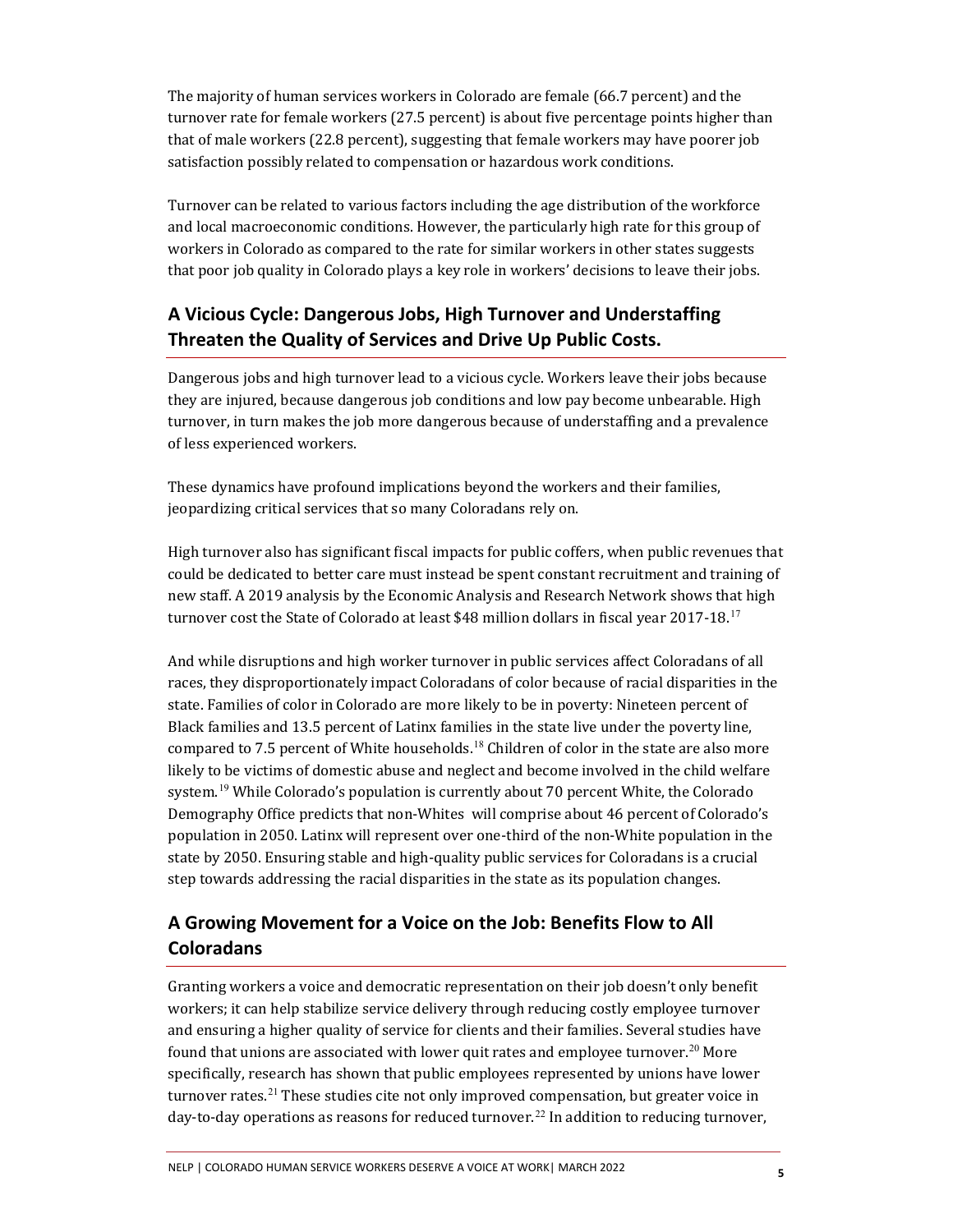unionization of human services workers has been shown to improve outcomes for their clients.[23](#page-6-22)

Colorado recently granted the right to join a union to state-employed workers. However, in Colorado, many critical services—such as child welfare—are administered through the counties. Extending this right to Colorado's county and local human services workforce to a l is likewise essential if Colorado counties and localities are to deliver dependable, quality care in the years and decades to come.

It is a matter of basic fairness that workers who take these jobs—many of whom put their bodies on the line in order to help others—are granted the right to collectively voice their concerns about not only their jobs, but about the quality of services provided. Giving publicsector county and local employees a voice on the job is the right thing to do for all Coloradans.